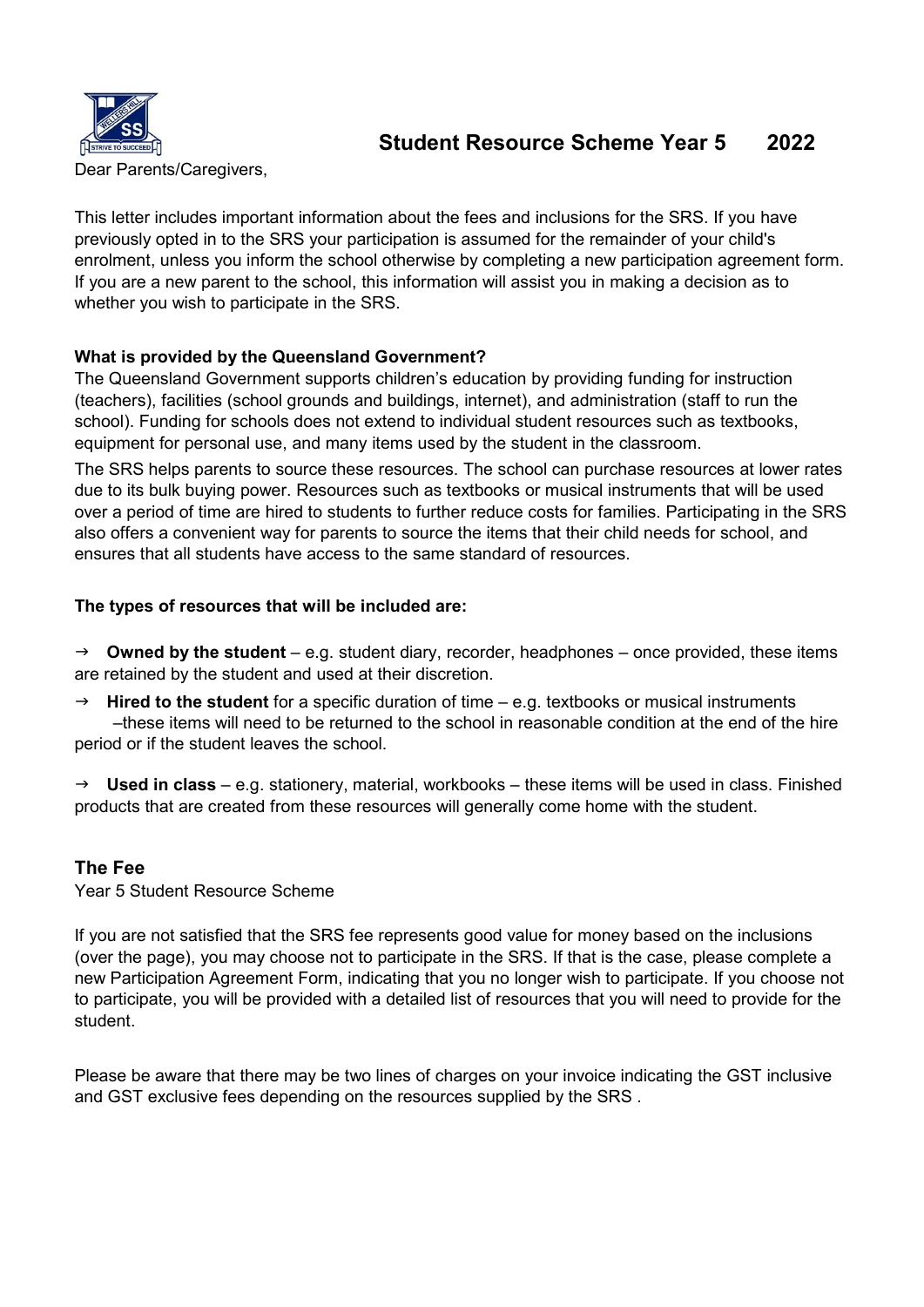#### Cost

Cost of the SRS

## \$145.00

Early in Term 1, 2022, you will receive an invoice for the full amount. You are able to choose to pay the amount in full or opt to pay the SRS by term instalments of \$48 will be due by Week 5 of each term. Full payment must be made by 16 September 2022.

#### Financial Difficulty

If you would like to participate, but are experiencing financial difficulties, please contact the school to arrange an appointment to discuss options. Any information that you provide will be confidential.

#### Release of resources

Resources will not be distributed until the full or first payment has been paid to the school. Any unpaid invoices, will be managed according to the department's Debt Management Procedure and may result in the student being excluded from the scheme and/or from participating in extra-curricular activities until payments are made.

Returning the attached "Participation Agreement Form" will enable your child to access resources from the beginning of the 2022 school year and gives permission to the school to invoice you for the fee of the resource scheme.

If you do not return the "Partiticpation Agreement Form", this will indicate to the school that you will be purchasing resources for your child and bringing them with your child on day 1 of the 2022 school

#### Please return the attached "Participation Agreement Form" by Friday December 3.

#### Return of hired resources

A repair or replacement cost will be charged to the parent for any items that are damaged or not returned.

#### Contact us

If you have any queries regarding the SRS and its inclusions, please contact and arrange an appointment with:

admin@wellhillss.eq.edu.au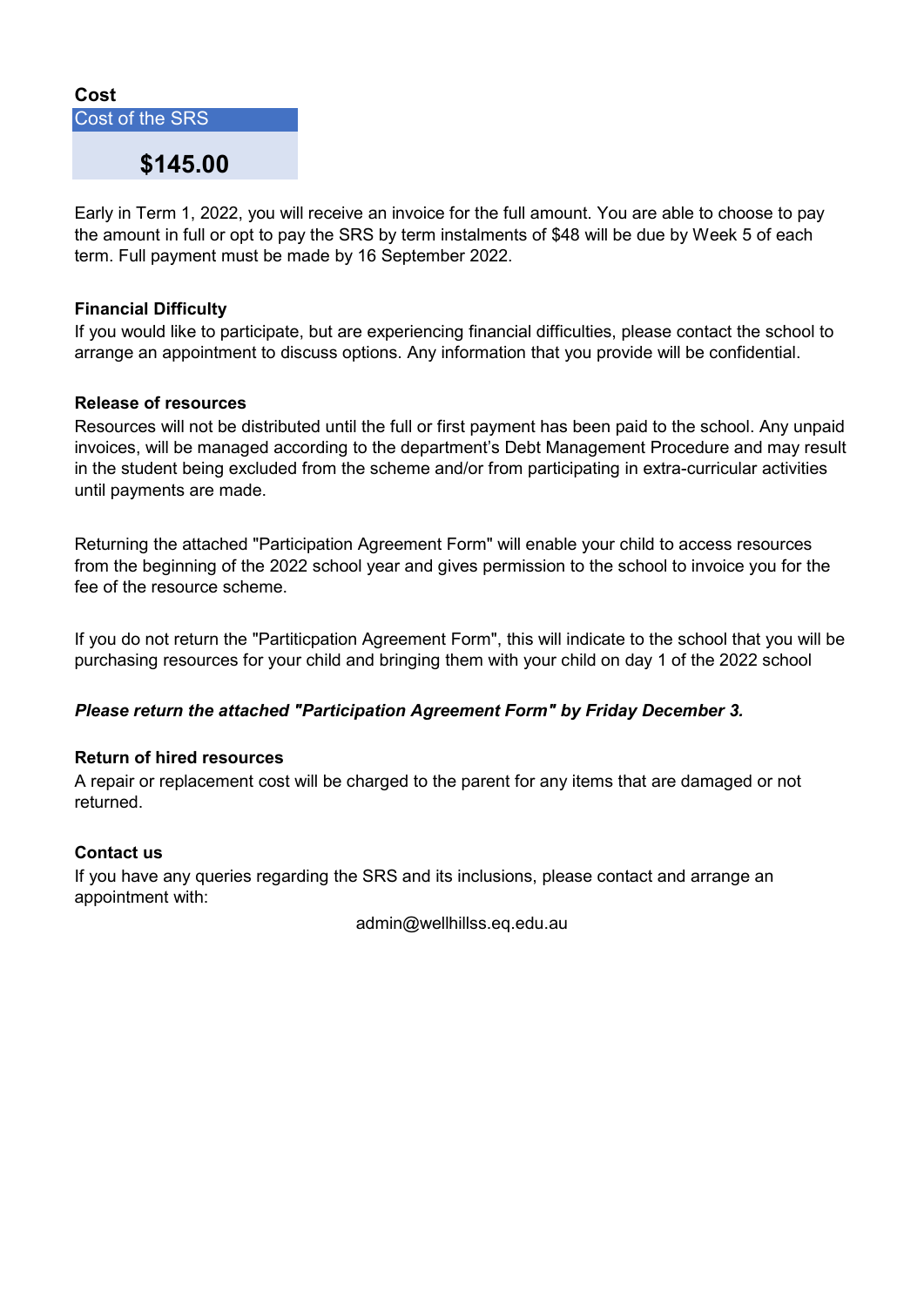## The Curriculum Student Resource Scheme Inclusions

The Curriculum Student Resource Scheme (SRS) is made up of two components. These are are general items and subject specific costs. The tables below detail these SRS inclusions.

|                                |                                                     | <b>Type of</b>  | <b>Acquisition</b> | Value (to |
|--------------------------------|-----------------------------------------------------|-----------------|--------------------|-----------|
| <b>General Items</b>           | <b>Resource</b>                                     | <b>Resource</b> | <b>cost</b>        | parent)   |
| <b>Student Resource Scheme</b> |                                                     |                 |                    |           |
|                                | <b>Glue School Stick UHU</b>                        |                 |                    |           |
|                                | Blue 40 gm x 6                                      | Used            | \$11.16            | \$23.25   |
|                                | <b>Display Book A4 20 Pocket</b>                    |                 |                    |           |
|                                | Blue x 2                                            | Used            | \$5.00             | \$5.00    |
|                                | <b>Polypick Wallet F/C</b>                          |                 |                    |           |
|                                | <b>Assorted Colours x 2</b>                         | Used            | \$1.96             | \$3.90    |
|                                | <b>Pencil Graphite HB x 20</b>                      | Used            | \$3.60             | \$6.78    |
|                                | <b>Coloured Pencils Noris</b>                       |                 |                    |           |
|                                | <b>Club 24'S</b>                                    | Used            | \$4.66             | \$12.34   |
|                                | <b>Exercise Book A4 96 Page</b>                     |                 |                    |           |
|                                | x 11                                                | Used            | \$7.37             | \$13.20   |
|                                | <b>Grid Book A4 48 Page</b>                         |                 |                    |           |
|                                | $10$ mm $x$ 9                                       | Used            | \$4.41             | \$7.20    |
|                                |                                                     |                 |                    |           |
|                                | <b>Marker Faber White Board</b>                     |                 |                    |           |
|                                | <b>Connector Wallet4</b>                            | Used            | \$4.59             | \$5.50    |
|                                | <b>Whiteboard Magnetic</b>                          |                 |                    |           |
|                                | 25X30 Faber Castell With 1                          |                 |                    |           |
|                                | <b>X Marker</b><br><b>Eraser Whiteboard</b>         | Used            | \$5.91             | \$12.89   |
|                                |                                                     |                 |                    |           |
|                                | <b>Magnetic Mini</b><br><b>Scissors Westcott 6"</b> | Used            | \$0.51             | \$1.52    |
|                                | Microban 150mm                                      |                 |                    |           |
|                                |                                                     | Used            | \$1.17             | \$2.90    |
|                                | <b>Eraser Staedtler Large x 7</b>                   | Used            | \$1.17             | \$2.90    |
|                                | <b>Kensington Headphones</b>                        |                 |                    |           |
|                                | <b>With Mic And Volume</b>                          |                 |                    |           |
|                                | <b>Black x 1</b>                                    | Owned           | \$9.55             | \$16.95   |
|                                |                                                     |                 |                    |           |
|                                | Clipfolder A4 PVC Blue x 2 Used                     |                 | \$5.50             | \$5.98    |
|                                | <b>Highlighter Wallet 4 x 2</b>                     | Used            | \$3.34             | \$15.28   |
|                                | <b>Pen Ball Point Medium</b>                        |                 |                    |           |
|                                | <b>Black x 2</b>                                    | Used            | \$0.50             | \$0.78    |
|                                | <b>Pen Ball Point Medium</b>                        |                 |                    |           |
|                                | Blue x 2                                            | Used            | \$0.50             | \$0.78    |
|                                | <b>Pen Ball Point Medium</b>                        |                 |                    |           |
|                                | Red x 2                                             | Used            | \$0.50             | \$0.78    |
|                                | With Catch x 2                                      | Used            | \$2.02             | \$3.12    |
|                                | <b>Marker Faber Connector</b>                       |                 |                    |           |
|                                | <b>Wallet 12S</b>                                   | Used            | \$3.35             | \$6.00    |
|                                | Pencil Case Cloth 35 X 18                           |                 |                    |           |
|                                | $cm \times 1$                                       | Used            | \$2.65             | \$1.49    |
|                                | <b>Stick On Notes Aspire</b>                        |                 |                    |           |
|                                | Yellow 76X76                                        |                 |                    |           |
|                                | 100 Notes Per Pad x2                                | Used            | \$1.30             | \$16.87   |